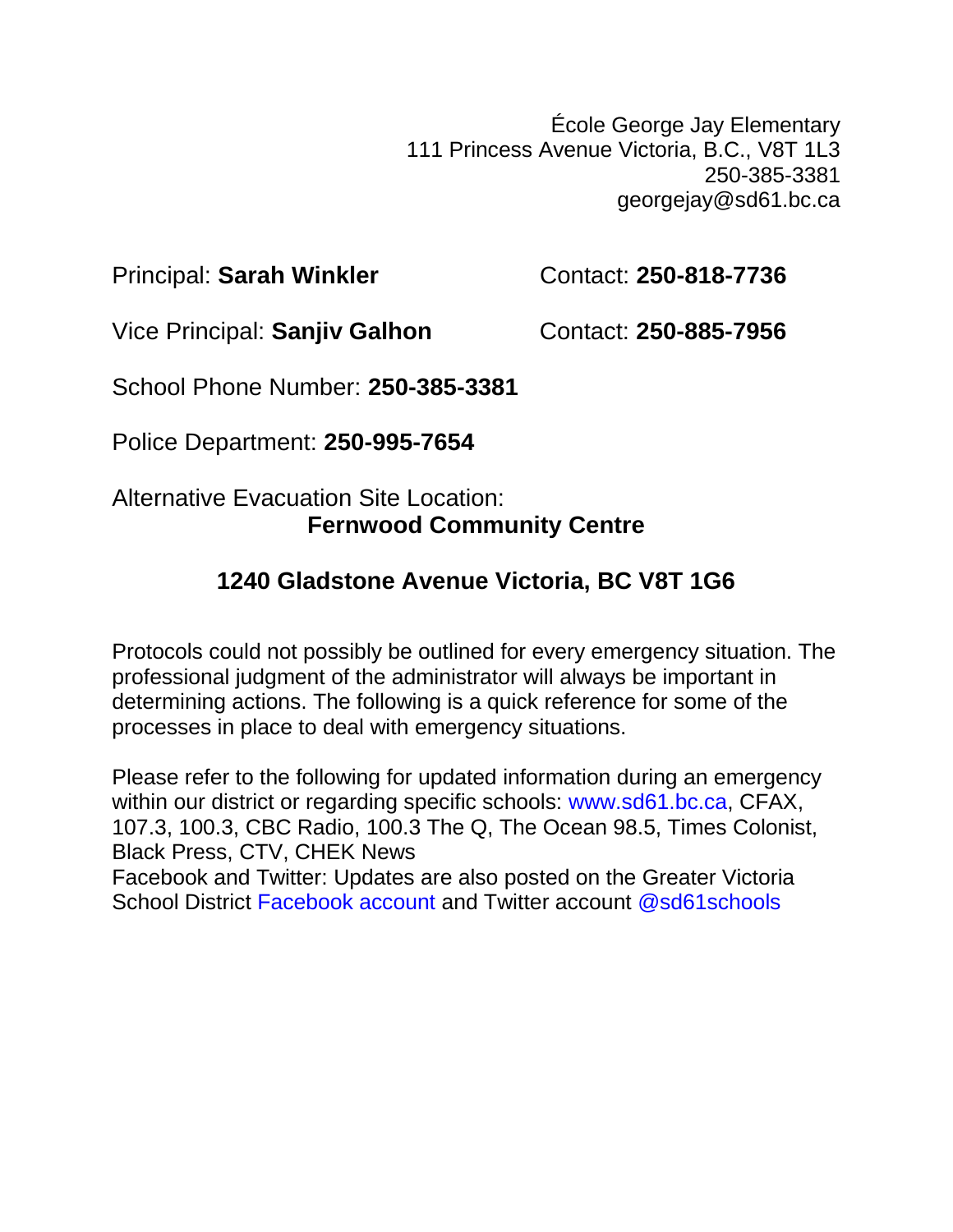#### **EMERGENCY DRILLS AND SUPPORT INFORMATION CIRT**

The Critical Incident Response Team (CIRT) provides support to schools and families in dealing with critical incidents through a provision of expertise, resources and additional counseling. The team will develop an action plan in response to a critical incident and may invite the district CIRT to provide further support.

#### **EARTHQUAKE**

In the event of an earthquake, students will be instructed to drop and cover. Drop and cover follows this process: drop to the ground, take cover by getting under a sturdy desk or table, and hold on to it until the shaking stops; evacuation of the building will follow. Earthquake drills are practiced a minimum of twice per year at each grade level.

#### **FIRE**

In the event of a fire within a school, the fire alarm will be sounded by the person discovering the fire. Students will be evacuated from the building using the nearest safe exit and will assemble at a predetermined location where attendance will be taken and the names of missing students and their possible location are reported to the Principal. Fire drills are practiced on a regular basis, once per month at elementary and every two months at middle and secondary.

#### **HOLD and SECURE**

"Hold and Secure" is a school safety procedure designed to maximize the safety of staff and students when circumstances in the area of the school pose a potential for danger (i.e. chemical spill, downed power lines, cougar sighting). During a hold and secure, the Principal/Vice Principal will allow the interior of the school to function as normally as possible. However, the Principal/Vice Principal will control access to and from the school until the danger has been remedied. After any Hold and Secure, a communication will go out to parents/guardians briefly outlining the situation and how it was handled.

#### **LOCKDOWN**

A "Lockdown" is a school safety procedure designed to maximize the safety of staff and students in circumstances where there is a potential for violence in the school or surrounding area. During a lockdown, staff and students will secure themselves in their immediate area, lock and secure all interior doors when possible, turn off lights, and remain out of sight, in lockdown until released by police. After any lockdown, a communication will go out to parents/guardians briefly outlining the situation and how it was handled. This will ensure that accurate information goes home and that parents/guardians can support their children if they have questions or concerns.

#### **CLASSROOM EVACUATION**

From time to time it may be necessary for students to evacuate a classroom in response to a safety concern. Students will be directed by school staff to leave the classroom quickly and quietly out a specific doorway. Students will either line up in the hallway or proceed to an alternate location in the school such as the Library. The office will be contacted for additional support in all cases.